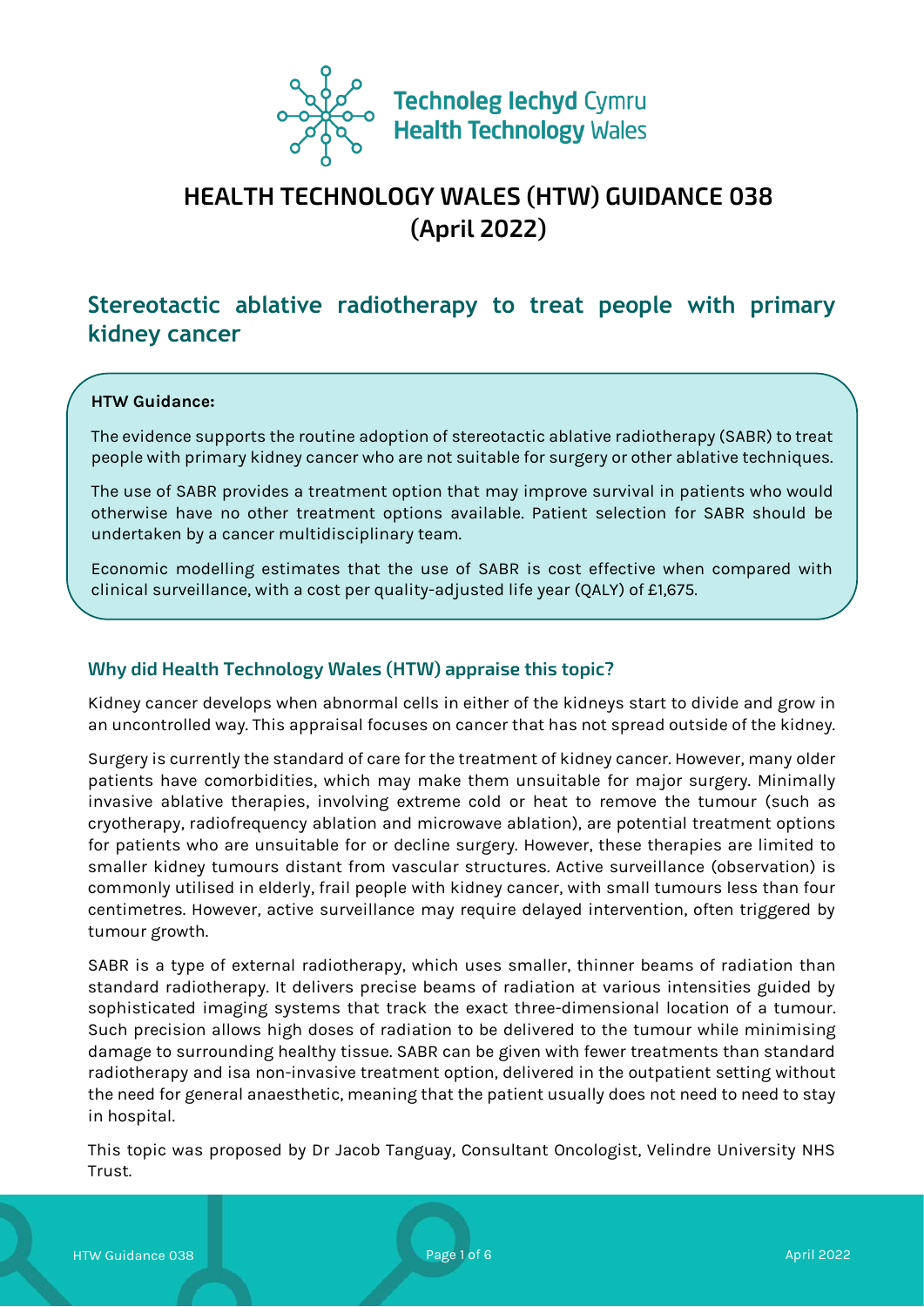**The status of HTW guidance is that NHS Wales should adopt this guidance or justify why it has not been followed. HTW will evaluate the impact of its guidance.**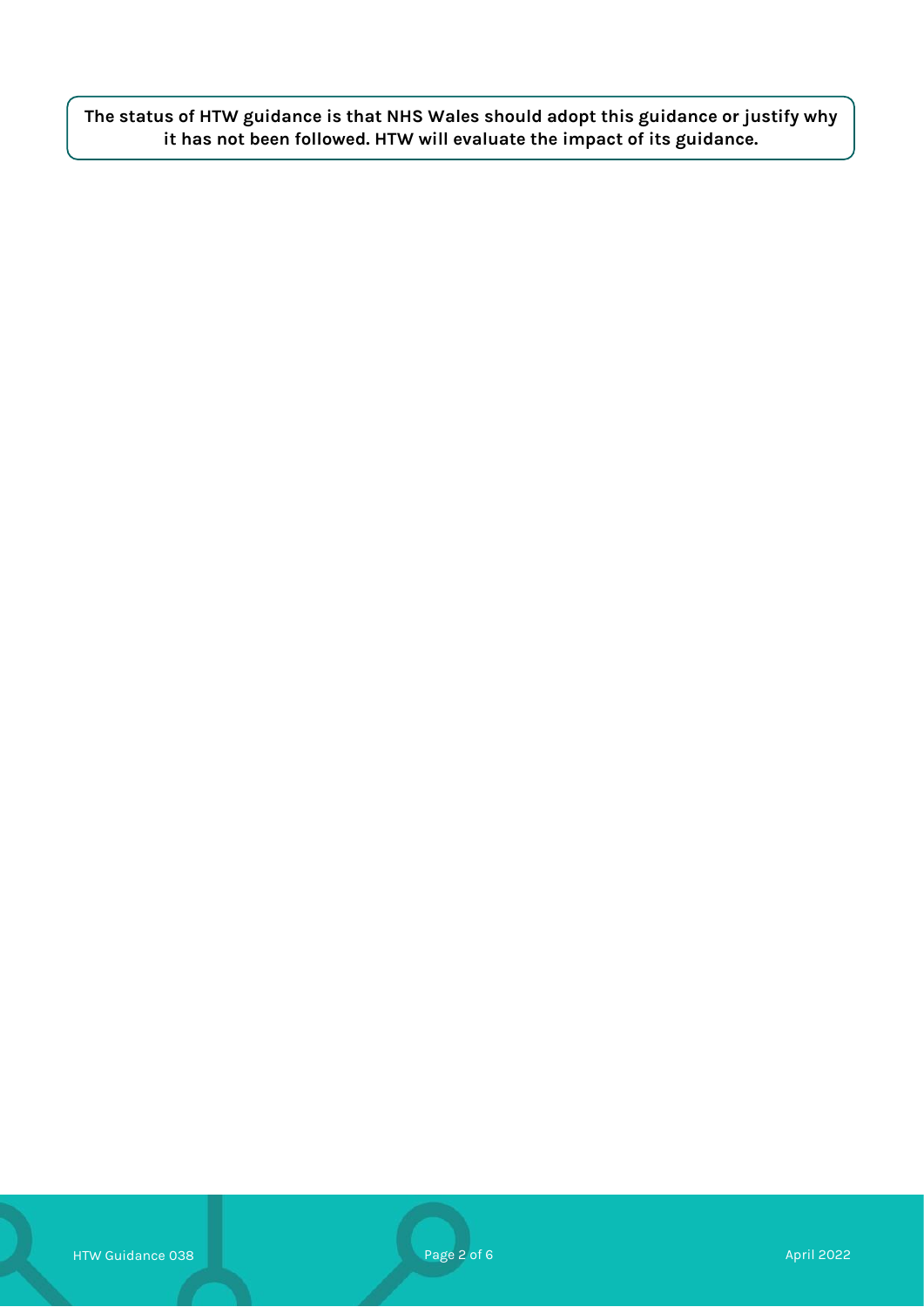# **Evidence Summary**

Refer to Evidence Appraisal Report 038 (EAR038) for a full report of the evidence supporting this Guidance.

HTW carried out an evidence review to address the following research question: What is the clinical and cost effectiveness of stereotactic ablative radiotherapy (SABR) to treat people with primary kidney cancer compared to standard care?

HTW's evidence review found two systematic reviews and one meta-analysis investigating the use of SABR in renal cell carcinoma (RCC), but we were unable to use the pooled results from the meta-analysis since some of the included patients had metastatic disease. The majority of the primary evidence we identified came from single-arm retrospective studies.

Local control, commonly defined as the proportion of stable disease or decreased tumour size following treatment, ranged from 75% to 100% in the systematic reviews, and 97.8% to 100% in a multi-centre pooled analysis and retrospective single-arm study.

A number of different survival outcomes were measured. Overall survival was the only outcome which included comparative data, and was reported in two retrospective analyses of the same American cancer database. SABR was associated with an increased overall survival compared with observation, but a worse overall survival compared to partial nephrectomy, cryoablation, radiofrequency ablation or microwave ablation. In the non-comparative systematic reviews, recurrence-free survival with SABR was between 63% and 98%. In a multi-centre pooled analysis study, cancer-specific survival was 91.9% and progression-free survival was 65.4%, both at fouryears post SABR.

A multi-centre pooled analysis assessed tumour relapse rate with SABR and reported recurrence rates of between 0% and 8.1%. In addition, the systematic review reported that post-SABR estimated glomerular filtration rate changes ranged from -18 millilitres per minute to +6 millilitres per minute.

The majority of reported adverse events with SABR were mild. Serious adverse events were reported as occurring in between 0 to 19% of patients, including pyelonephritis, fatigue, skin toxicity and chronic kidney disease, with no treatment-related mortality reported in any of the studies. Additionally, quality of life in people with kidney cancer appears to be well-preserved at six-months following SABR.

No relevant health economic studies were identified in the literature review. An economic analysis was developed by HTW to consider the cost-effectiveness of SABR in people who cannot be managed with either surgery or invasive ablative techniques. The results showed SABR to be more effective but more costly than observation. The resulting ICER of £1,675 per quality adjusted life year (QALY) is below the commonly accepted threshold of £20,000 per QALY, indicating that SABR is cost effective compared to clinical surveillance. The conclusion of the analysis did not change in any of the alternative scenarios modelled within sensitivity analysis. In probabilistic sensitivity analysis, SABR was found to have a 100% probability of being cost effective at a threshold of £20,000 per QALY.

The appropriate mechanism for patient engagement was determined and the patient perspective was considered where possible.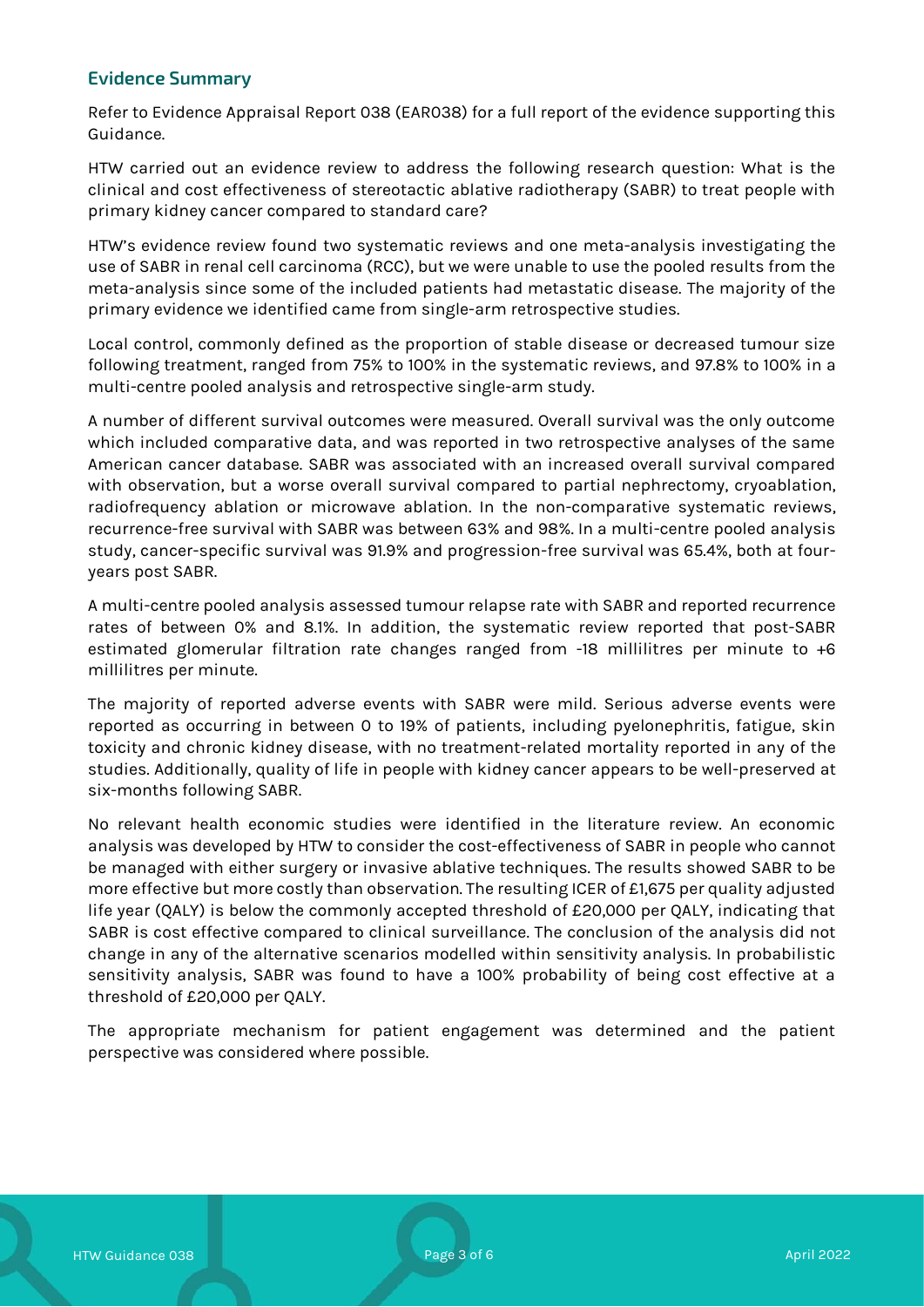# **Appraisal Panel considerations**

- The Appraisal Panel heard from patient and public involvement representatives about the benefits that SABR could bring to patients and their families. SABR could be potentially curative for patients who do not have any other treatment options; could improve quality of life and long-term local tumour control but be associated with limited adverse events. Patient and public involvement representatives did describe some potential limitations of SABR, including the fact that some patients may be unable to lie flat to receive the treatment. On the other hand, experts commented that, in their experience, the majority of patients have been able to tolerate SABR. Experts confirmed that the safety profile of SABR reported in clinical trials reflected their own experiences of using SABR for other types of cancer but that a single fraction of SABR has been associated with an increased rate of nausea compared to multiple fractions.
- The Appraisal Panel were informed by clinical experts that active surveillance is sometimes adopted for patients with kidney cancer, especially those who are not suitable for surgery and have small tumours. Under these circumstances, there is, however, a risk that the cancer might become more aggressive and progress. The uncertainty of active surveillance can therefore have a negative psychological impact on some patients who often prefer to be considered for active treatment if possible. The experts explained that SABR provides an option for people who are not suitable for conventional treatments and would rather have active treatment than surveillance..
- Experts described how SABR is a non-invasive treatment option, which can be given in one to three fractions in the outpatient setting. It was noted by the Appraisal Panel that this may be particularly advantageous to many people across Wales, especially those living in remote rural communities. Panel members noted that whilst there are no objective measurements of the carbon footprint of SABR as compared with other therapies, a lower number of hospital visits is likely to be environmentally advantageous because of a reduction in travelling, fuel consumption and therefore carbon emissions.
- The Appraisal Panel were advised by experts that the people most likely to receive SABR for kidney cancer are be those that are unsuitable for surgery or ablative treatments as well as those who develop locally progressive disease. These people are usually elderly and frail and often have co-morbidities that increase the risk of anaesthesia, surgery and invasive treatments. In addition, the Appraisal Panel were informed by the experts about the details of clinical scenarios when SABR would be most likely to be beneficial compared to invasive ablative techniques:
	- Experts noted that SABR is particularly considered for kidney tumours greater than four centimetres in size since these are unlikely to be appropriate for ablation and are most likely to progress following active surveillance.. Experts explained that invasive ablative techniques, such as radiofrequency ablation, microwave ablation and cryotherapy, are less likely to achieve local control in larger tumours and are often not considered safe since these tumours are likely to be near important vascular structures which might be damaged with energy dissipation.
	- The Appraisal Panel were advised by experts about the important anatomical factors that are taken into account when considering SABR. They explained that it is more difficult to treat people with SABR when the primary kidney cancer is anterior and therefore adjacent to the bowel since the dose needs to be adjusted to avoid surrounding bowel injury. On the other hand, SABR is more applicable to treating kidney tumours that are posterior and may also be considered for those that are near the renal hilum and major vessels, since these are more difficult to treat with invasive ablative techniques.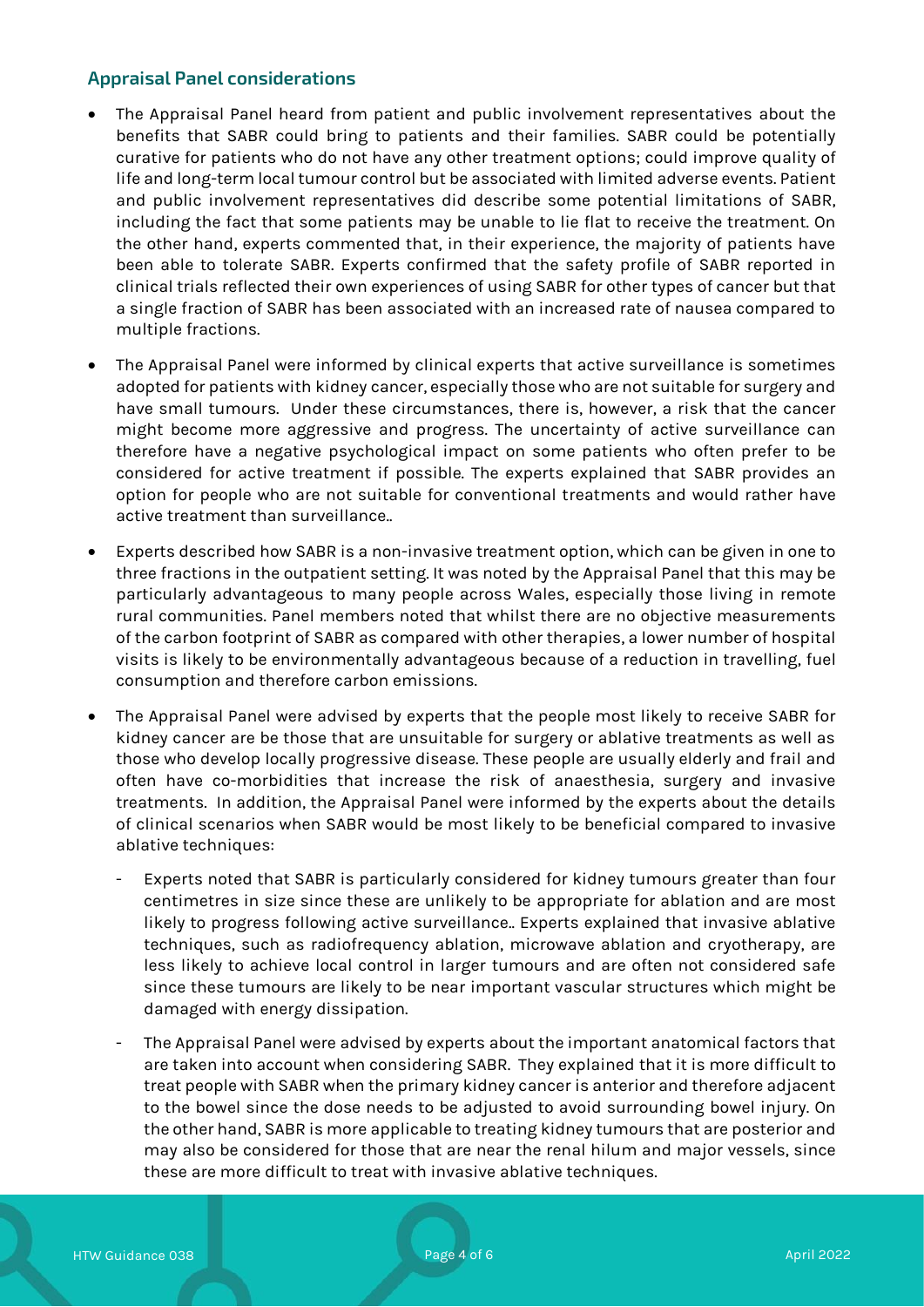- Experts described other clinical scenarios when SABR may be considered. For example in people on anticoagulants who may be at risk of increased risk of bleeding with surgery or of thrombosis if the anticoagulant has to be stopped. Another scenario could be patients who develop cancer in a single functioning kidney in whom the objective is to maintain renal function after treatment and avoid the need for dialysis.
- Experts estimated that there would initially be up to approximately 40 primary kidney cancer patients eligible for SABR in Wales per year, but that this number may increase as experience of using SABR develops. Experts suggested that a cancer multidisciplinary team (MDT) should decide on whether a patient is best suited to SABR or another therapy.
- The Appraisal Panel noted the limitations with the published evidence relating to the use of SABR to treat primary kidney cancer, particularly with regards to the retrospective nature of many of the studies, the lack of comparative data and the relatively small cohorts studied. Experts informed the Appraisal Panel, however, that there are particular challenges in undertaking comparative trials in frail populations, and that SABR is being used on a compassionate basis for kidney cancer in some parts of England. Overall, while acknowledging these limitations, the Appraisal Panel concluded that the evidence suggests that SABR is clinically effective in improving clinical outcomes in patients with localised kidney cancer as compared to clinical surveillance. The Experts reiterated the need for treatment options to be discussed at cancer MDT meetings for all cases of primary kidney cancer that are potentially suitable for SABR since treatment should only be offered to patients who are not suitable for surgery or ablation.
- In considering the economic evidence, the Appraisal panel and experts discussed how the upfront costs of SABR could be offset, at least partially, by delaying time to disease progression and reducing the need for high-cost systemic therapies. This factor, along with a gain in overall survival with SABR as compared with clinical surveillance, was a key consideration in the economic analysis that was developed by HTW, which concluded that SABR is a cost effective intervention.
- The Appraisal Panel were advised by the experts that SABR is not platform-specific and that the insertion of fiducial markers is only relevant to the use of the CyberKnife System. Experts and members of the panel noted that Velindre NHS Trust and Swansea Bay University Health Board have sophisticated image-guidance, which negates the need for fiducial markers.
- The Appraisal Panel recommended the collection of real-world evidence on cancer-related and survival outcomes in people with localised kidney cancer treated with SABR in Wales, for example with a registry or audit.